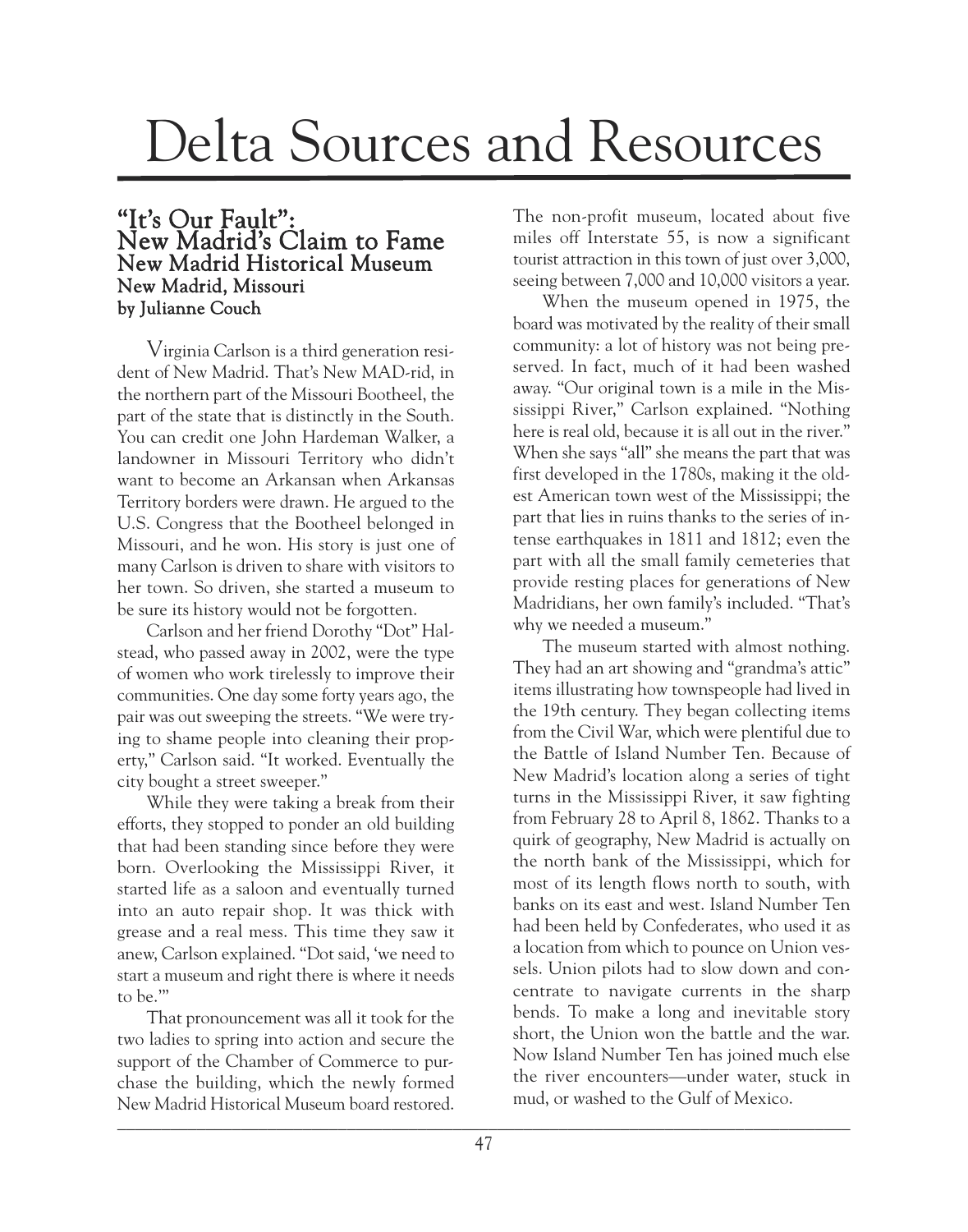The New Madrid Historical Museum devotes much attention to this local battle, with cases full of tangible civil war artifacts dug up by locals over the years. And they have items connecting World Wars I and II to local residents. But they didn't have any displays devoted to the earthquakes. "We didn't have anything because nothing survived," Carlson said. "We thought nobody was paying attention to it anymore. We soon found out that was real wrong."

In fact, there was a "big scare" in 1990, when author and climatologist Iben Browning predicted strong quakes would once again shake the New Madrid fault on December 3 of that year. Still an active seismic area, a repeat of the intense quakes of 1811–12 in today's much more crowded region would be a calamity. In spite of the dire predictions of imminent danger and bodily harm, Carlson said, "people from around the world packed this little town waiting for it." The museum created T-shirts sporting the slogan "New Madrid: It's our Fault." "We must have sold a million of those T-shirts."

In addition to T-shirt and book sales and a modest admission price, the museum stays open because its board, composed entirely of volunteers, is an energetic fund-raising force. "We have more fundraisers than you can think of," Carlson said. "One guy donated a steer that we raffled off." They also have an endowment that provides a small annual income, but because of today's low interest returns, "We had to go to Plan B," she said. Plan B includes the annual Mardi Gras party, which will raise enough funds to pay down, in six or seven years, a debt incurred for a professionally developed exhibit on the 1811–1812 earthquakes, installed on the eve of their bicentennial.

The museum does not exactly jump out at travelers who don't already intend to go there. Interstate 55 is three miles from the New Madrid city limits via exit 44 (when traveling north), five miles via exit 49 (coming south) and either seven or ten miles from the museum, depending on the exit you use. Neither the town nor the river can be seen from the highway. According to Carlson, around the time the board began to promote the museum to earthquake tourists, they placed a "big black billboard" on the highway outside of town with "shaky letters" that said "Earthquake." A man who was developing an industrial plant in the area "almost had a heart attack when he saw it."

But now highway travelers divert for the museum, as well as other historic sites in town, including the Hart-Stepp Art Gallery, the Hunter-Dawson historic home site, and the Higgerson School historic site. During the summer, big river excursion boats like the American Queen and the Queen of the Mississippi stop here. School bus tours are plentiful, as are travelers who stop along the snow bird trail from places like Florida and Louisiana, headed back to their homes. There's also a bicycle tour, Ride the Fault Line, that comes through town each year. The museum is trying to capture those visitor opportunities by developing a social media presence on sites like Facebook.

Although not a snowbird or leisure traveler, I came to New Madrid specifically to see the town and to learn about the earthquake. It wasn't until I got to the museum that the reality of the intense fighting during the Civil War hit me. I had never visited a Civil War battle site, so standing on the observation platform across from the museum and imagining the river full of Confederate and Union forces made the Civil War more real to me. I also wasn't aware of the Mississippian Indian mounds in the immediate area, although I knew about historic sites such as the Cahokia Mounds near St. Louis. The New Madrid Historical Museum has a display on local mounds that again brought that culture close to home. And of course, I spent time in the room of various domestic items, furnishings, and tools that appeal to the antique-lover side of me. Many items in the collection would fit right into my own 130-plus year old home a few hundred miles upriver in Iowa. But I had no idea how close to home I'd feel until I spent a few moments with museum administrator Jeff Grunwald, a man who drinks